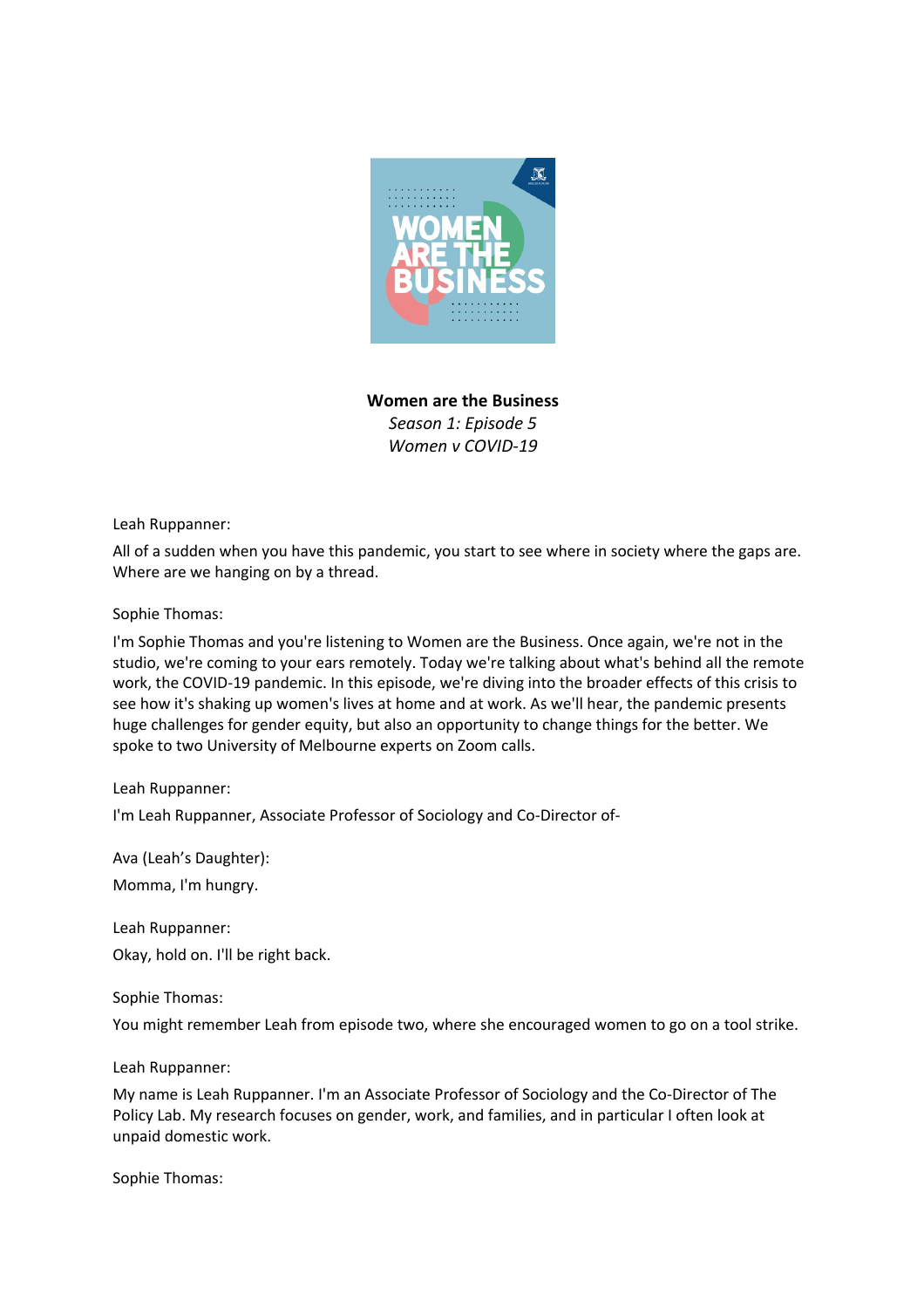We know from data collected by the HILDA Survey of Australian households, that women do more unpaid work at home, cooking, cleaning, and caring for children. The COVID-19 pandemic has brought all of these issues to a head.

## Leah Ruppanner:

All of that invisible work that women are doing now becomes incredibly visible because kids are at home, everyone's at home, no one can go to work. And what happens with all that unpaid labor in the home now is up in the air. So, I thought that the care crisis would come with the aging population, with the fact that baby boomers were going to really become this kind of population that was going to need a lot of care, and that families or governments were going to have to step in. What I didn't anticipate was that COVID-19 was going to come and bam, just hit us in the face and show everything that we've been talking about for decades in a day. This is a crisis, right? It's unsustainable. People cannot keep carrying this load indefinitely.

## Sophie Thomas:

Of course, the pandemic reaches far beyond the home. It's shaking entire industries, and this too is affecting women and men differently.

## Leah Ruppanner:

I think COVID-19 will have a very clear gender it affects. The way in which I see that occurring in the future, and of course we'll wait for data and economic predictions, but it'll be interesting to see which types of industries tend to be shut down. We're anticipating that probably the industries that are going to take a long time to recover are going to be those in which they are female dominated. That would be something like tourism or retail work, where you disproportionately have a larger share of women.

### Sophie Thomas:

The other thing that's also interesting is that a lot of the people who are on the front lines, health care workers, age care workers, childcare workers, who are actually sort of fighting this pandemic, are also women.

### Leah Ruppanner:

Yeah, absolutely. And in addition to highlighting the care crisis, it's also highlighted the fact that these are really essential jobs, and essential jobs for the economy. And so, how we value them, how we view them and how we treat them, hasn't been equivalent to all their jobs that you might say are really essential to the function of our society.

### Sophie Thomas:

Let's step back from the immediate crisis and look at where the pandemic fits into the bigger picture when it comes to progress and gender equality.

### Susan Ainsworth:

Hi, I'm Susan Ainsworth. I'm an Associate Professor in Management at the University of Melbourne, and I teach and I research in the areas of diversity management and organizational communication and behaviour.

### Sophie Thomas:

Diversity is one of those corporate words that's been buzzing around since the 1990's, it's one of the major strategies businesses have used to increase the number of women in the workplace.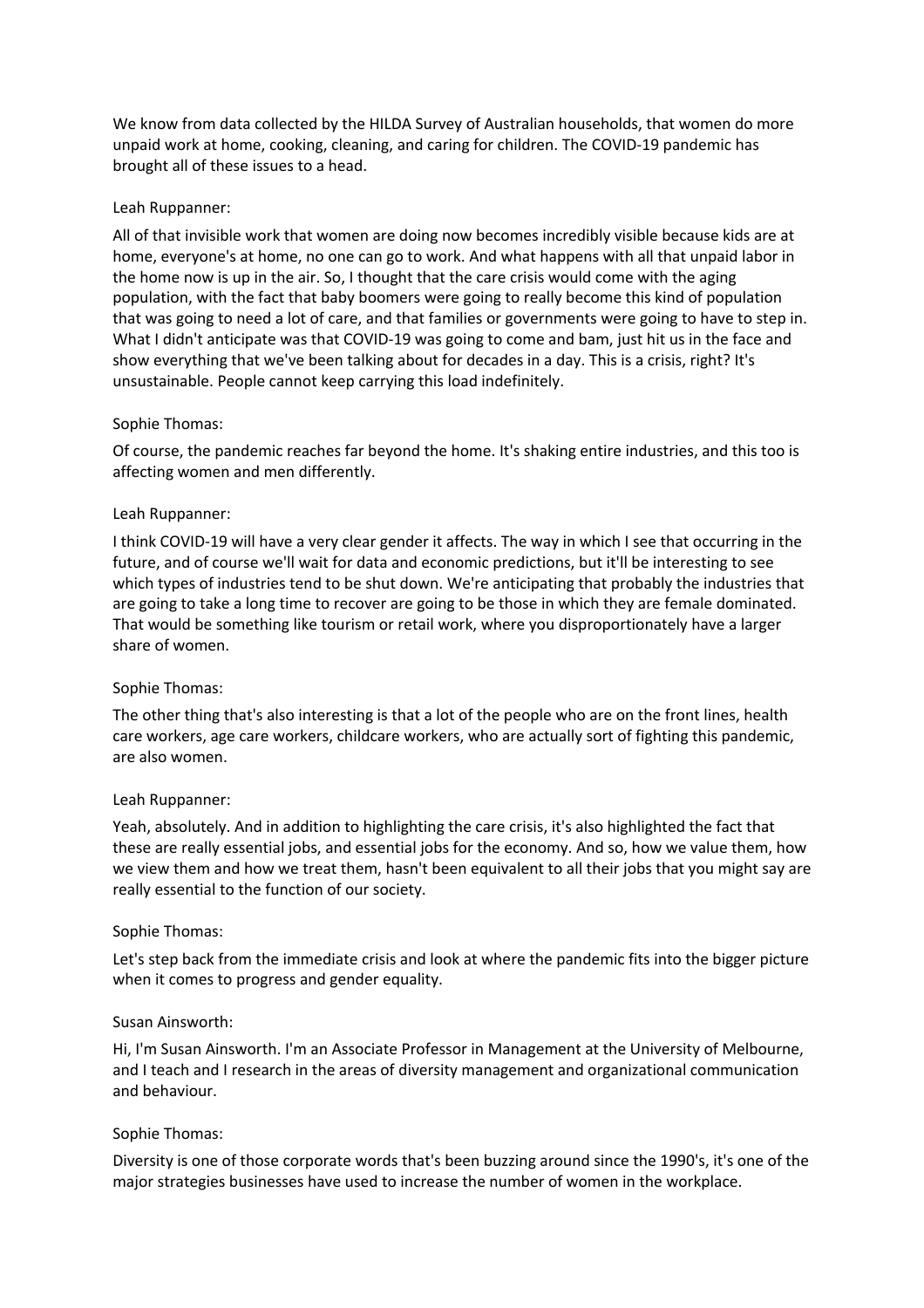Advocates for diversity argue that businesses shouldn't just employ women and other minorities because it's the law, but because it's good for the bottom line. Susan has been researching this trend for more than a decade.

## Susan Ainsworth:

It's been interesting for me to see the cycles of interest in diversity, because it has gone in and out of session. And what we've seen in the last few years is very much it coming back into fashion, and often people treating it as if it's a new thing, when actually it's not aa new thing, we've been doing this in Australia at least for 24 years, right? Or longer, 25 years. But one of the things that I really want people to understand is that progress isn't linear. And we do go through periods of progressive social reform that is followed by a retraction to that reform or cutting back from that reform and more conservative periods.

## Susan Ainsworth:

And so, the arguments that people used to make, for example in 1995, about, well, it's inevitable that business will save a lot and hire more women, because it's logical, because there's good reasons to do it, because how can you cut out 50% of the talent and still be an effective organization? There'll be a critical mass of women that gets hired and it will inevitably lead to greater equity and better outcomes. Now that clearly didn't happen, so this idea that somehow progress in all of these areas is inevitable, is a very dangerous one from my perspective, because it doesn't take account of what we know from history and recent social history of the past few decades about how things can be wound back. And if things aren't embedded in a very institutionalized way, they're often the first to go in times of crisis.

# Sophie Thomas:

So, when you talk about progress being nonlinear and sort of moving cyclically, where do you think we are right now in that phase in 2020?

# Susan Ainsworth:

I think we're at the start of a backlash. There has been so much media attention, corporate attention, to diversity over the past couple of years that we're starting to see it turn, we're starting to see people turn off from it. And the problem is that there has been a lot of talk about diversity and a lot of rhetoric, but that hasn't necessarily translated into change on the ground. So people are sick of talking about it or sick of hearing about it, and so they want to move on to the next new thing. It's our sort of predilection for novelty, things come in and out of fashion. Well the problem is if things come into fashion again, they're going to go out. And I think that's where we are in the cycle, we're at the tipping point of it about to go out of fashion and to face the backlash. And I think that, that backlash will be exacerbated by the whole circumstances surrounding COVID-19.

### Sophie Thomas:

Interesting, why is that?

### Susan Ainsworth:

Because businesses under crisis and people in crisis will revert to what they know. So, anything that seems like it is an experiment or innovating or trying new things or an extra program that you brought on and you were trialling, that will go, people will refer back to predictable behaviour because they feel unsafe. In addition to which, a lot of businesses are looking to radically cut budgets and diversity will be seen as a nice to have but not a must have.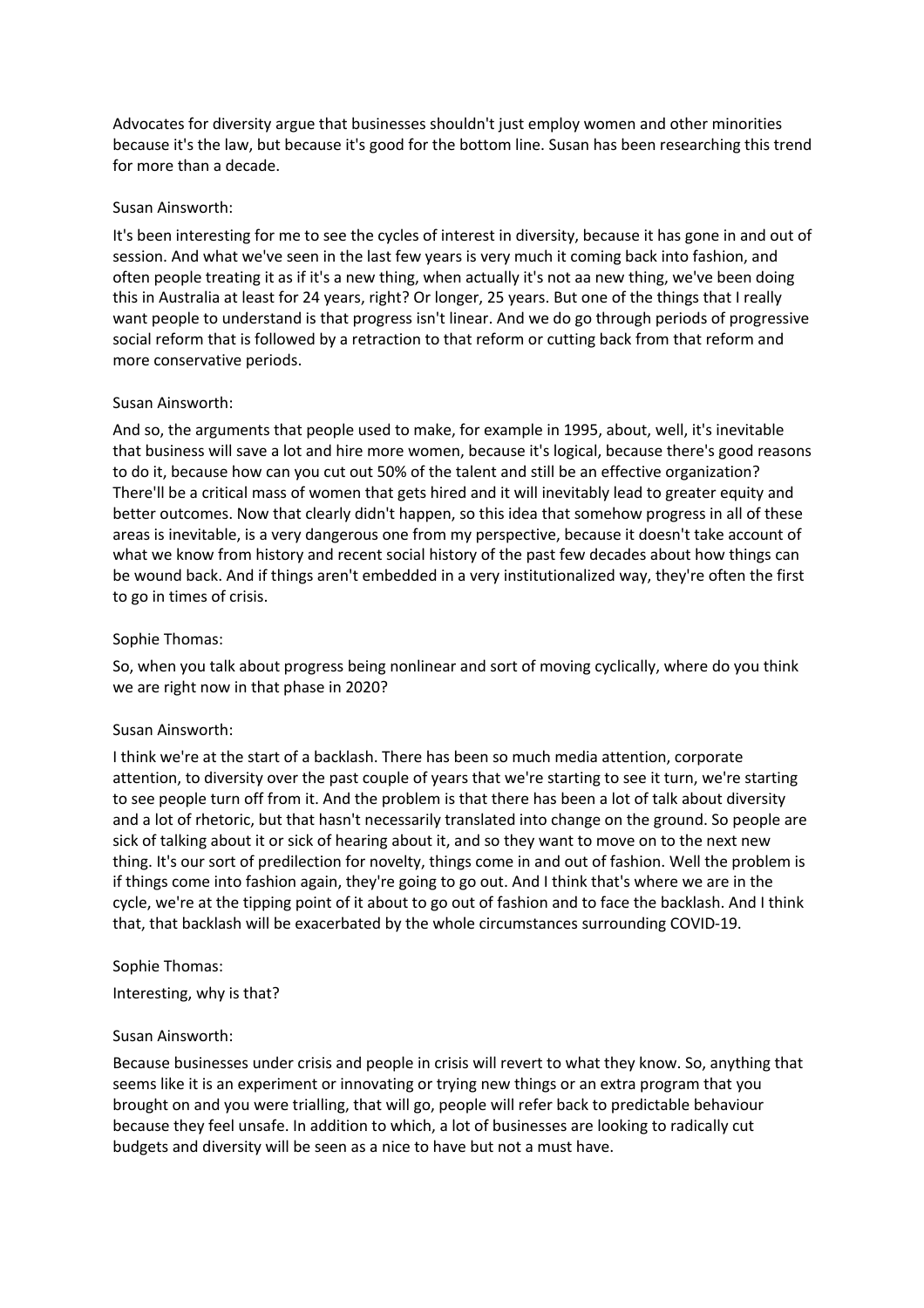## Susan Ainsworth:

So here we have a great social experiment that we would never have had otherwise, and managers as well as employees are having to come to grips with, "How do we work remotely?" Which means that managers will be experiencing, "Hang on a minute, there are things possible here that I never thought would be and would never have come about without this situation and the circumstances we find ourselves in." So what I would really hope is that coming out of this, businesses rethink how people use their time, they don't confuse presence in the office with productivity, and they're much more open, not just in policy, but in practice, to people working more flexibly. And recognizing that people have a life outside of work that might impinge on their work just as work impinges on their home life.

# Sophie Thomas:

How might this social experiment end? In spite of all the horrors the pandemic is causing around the world, could it also be a turning point? An opportunity to change things for the better?

# Susan Ainsworth:

There's been quite a lot around in the last six months for example, about how anxious women are, the lack of sleep they think that they get, and also their use of alcohol to de-stress, so selfmedicating in order to cope with all of the demands on them all the time. And I think it's really disturbing. What I would hope that would come out of the situation that we're in now, is that people are able to sit back and think about, "Is this the sort of life that we want? Is there a different way of doing it? What's really important?" And for businesses to take that up as well, "Is it actually necessary for people to be on site five times a week? Is it actually more effective and more efficient and more humane to allow flexibility, and to really support that flexibility and habit, not stigmatized, across all the workforce and practiced by managers themselves?" So the impact on diversity of the current situation, COVID-19, might be very mixed. I think where we might get some progress is around work flexibility and working from home and work-life balance.

# Leah Ruppanner:

And what we need now is organizations post-COVID pandemic, who identify that there are alternative ways to work, and to codify these into their workplace policies. And the challenge is going to be that there is going to be an intensity or a desire to get back to normal, and there's going to be an intensity or desire to minimize costs. And we need to keep in mind that this desire to make an economic shortfalls should not be at the expense of workers and their caregiving responsibilities.

# Sophie Thomas:

What about on the domestic front? Could the pandemic change gender relations in the home?

# Leah Ruppanner:

My opinion on this is no. There will be an increased awareness of all the domestic work in the home because everyone is home together. The question will be as people are home together in the domestic sphere, I think it is important to understand what's happening within those dynamics in the home. So, are women still by default, picking up all of the unpaid childcare and housework and the mental work around it? Homeschooling their kids, figuring out when school's going to start, making sure your kids are reading as opposed to just sleeping and eating junk food like mine is. So are they doing that even if both partners are in the home? Are they still assuming the managerial role even when both of them are home around the domestic work and picking up that load regardless? I am going to bet, yes.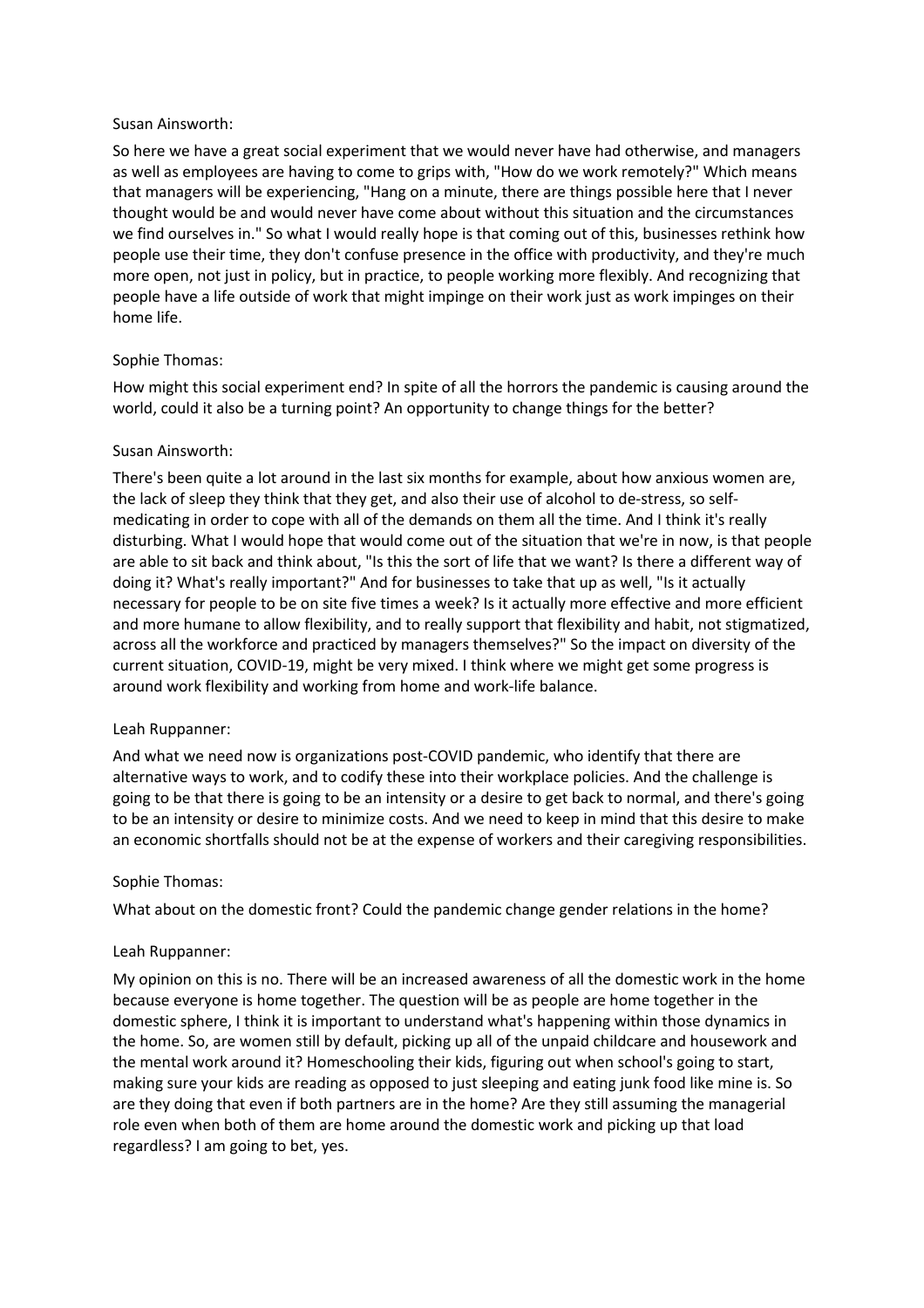# Leah Ruppanner:

Second is, that who is protecting whose time for work? So I saw a really interesting tweet online that said, "It's interesting because I'm sitting at the kitchen table while my husband sits in the office." That's an example of ways in which kind of one partner may be working to protect the other's workspace even when they're at home. Who is being interrupted throughout the day by the kids and who is not? And whose job is seen as more important for the family? And how does that lead to women, it's going to be more off men's, right? That this is kind of part of the power dynamic anyway, that's going to lead to women doing more of the work, maintaining boundaries to ensure that their husbands are productive.

# Sophie Thomas:

It's incredibly interesting that the Australian government has decided now is the time to provide free childcare. What do you make of this dramatic policy shift?

# Leah Ruppanner:

I say amen. Way to go. Congratulations. Yes. On some level it's a wonderful victory in that you finally are seeing the government acknowledging their work as essential and valuable and is willing to invest resource into it. My concern is that when the pandemic is over, that there will be a clawing back of this resource, that there will be an argument that this is no longer necessary or that there it needs to be cost saving, and the cost saving will be at the expense of women. So, I think it's a wonderful advance, however, I think it's very important to identify that childcare is essential.

# Leah Ruppanner:

I think it is important to remember that childcare should be a public good, much in the way in which public school is or healthcare is, because it brings so much value, not only to the children in terms of their developmental process, equalizing access to high quality childcare is essential for closing the education gap that are class-based. But it's also essential for women to enter employment and maintain employment and it's also very good for the total family wellbeing, because childcare costs remain a major drain. It's great that the government has acknowledged that this is essential, it's too bad that it took the threat of actually having 30% of your nurses out of employment because all of a sudden no one can take care of children, but we need to maintain this because it's integral to a functioning healthy society.

# Sophie Thomas:

If we fast forward five years' time and we're looking back on this crisis, do you think ultimately that it will have been good for gender equality or bad for gender equality?

# Leah Ruppanner:

I think it all depends on what happens next. If in five years' time we fast forward and we look back and we've done nothing, we think that we can just go back to normal in the way in which we were before, then there will be no actual benefit to gender equality, and we will be in the place we were before if not worse off in five years. If we use this pandemic as a way to re-evaluate our values, policies, and our system, and we put caregiving and I mean caregiving broadly, caregiving kids, caregiving spouses, caregiving for friends, caregiving for family members, if we put that on equal parity as other things that we value ie market advances or technological advances, I think we will be more productive. I think we'll have a healthier society. We'll see better wellbeing. And I think the result of that will actually be less of a drain on the economic engine through the ways in which inequality actually makes us less productive.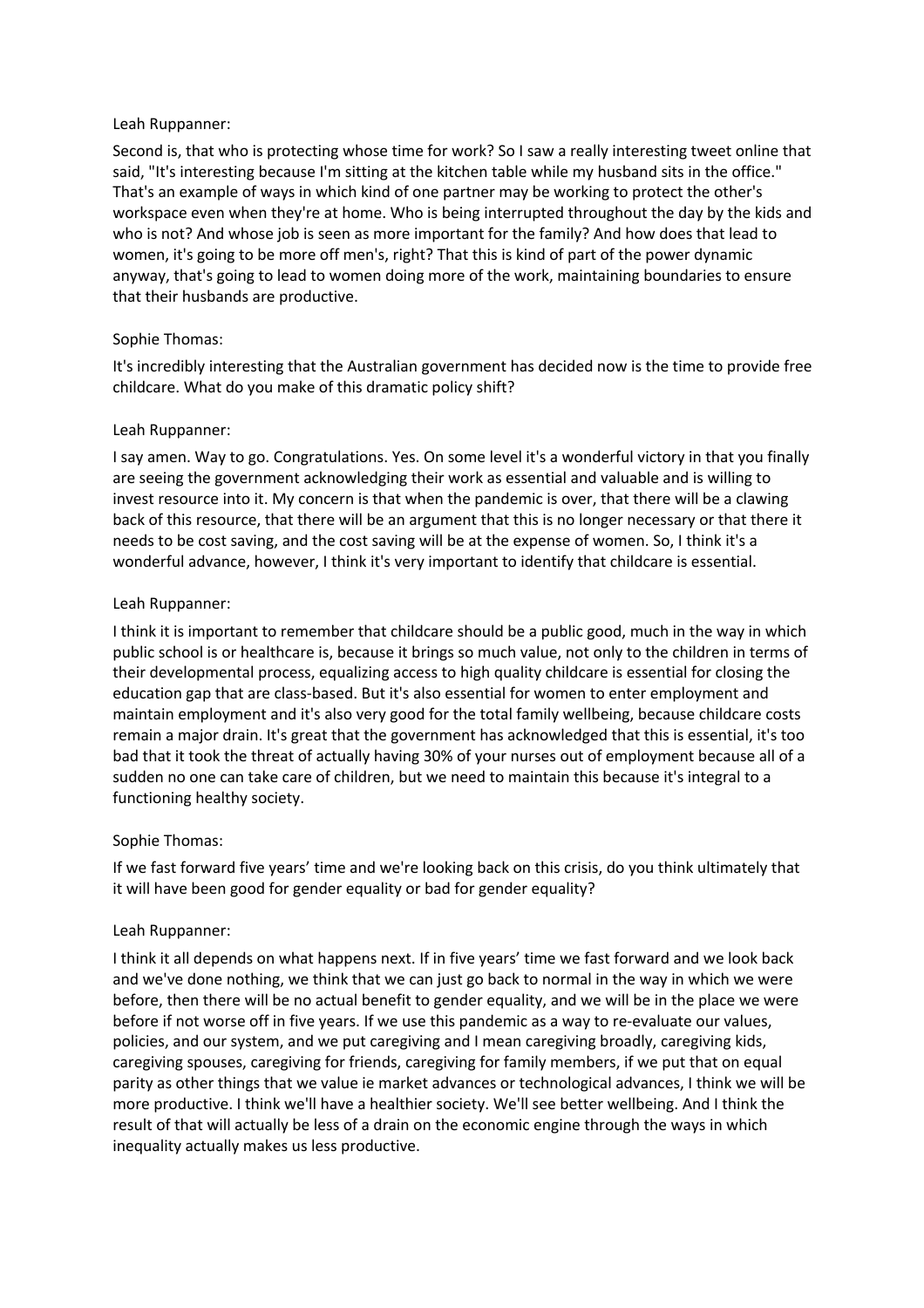# Sophie Thomas:

So, how do we get to the other side of the pandemic without making gender inequity worse?

# Leah Ruppanner:

I think that once we come out of the COVID pandemic, we are going to need to do a bit of repairing from the trauma that people experienced, not only those who are on the frontline doing all of the really intense healthcare work, there is going to be trauma there, but there also is going to be trauma or emotional damage for the parents that have been trying to balance work and children and relationships within the home. I think it's important always to acknowledge that for many the home is not a safe space, and asking families to come together intensely for long periods of time really puts a lot of people at risk, and so identifying, acknowledging, maintaining supports for people who are in situations of domestic violence. But I want you to also think about this on a continuum because I think there is going to be that extreme moment, but I think there also is going to be an increase in stress and strain even amongst those who have healthy, long-term stable relationships and good mental health. There is going to be a mental health penalty because of this.

# Leah Ruppanner:

Now whether that opens up men's eyes to what women are doing, I think yes, but unless work changes, the minute they step back out of the home into employment, that the same demands on men's time in terms of expectations of long work hours being singularly devoted to their employer, working their way up the career ladder, not only because it's in their own self-interest, but also because costs of living are high. And so, if we do not have an institution like work that changes to allow men to have more flexible time, more working from home, then I think that the changes in the home will be minimal or erased from kind of this rate reveal of the COVID pandemic.

# Sophie Thomas:

What if you're a manager or a business owner? What should you be considering at the moment?

# Susan Ainsworth:

While there are some really immediate urgent crises that they face, in terms of lack of cashflow, in terms of having to close, I think to the extent that they can, to be compassionate with their staff and to think about how are we going to come out of this, and what position do we want to be in? In many cases, even if staff haven't lost their jobs, organizations are relying on a huge amount of goodwill from staff to keep operating. So how are they going to repay that? And how do they make people feel supported throughout this process? And how do they show that they recognize, it isn't just business as usual, and perhaps it's not reasonable to have the same expectations of productivity they would otherwise have?

# Sophie Thomas:

So it's just about maintaining a level of compassion for your employees.

# Susan Ainsworth:

It's about maintaining contact, so it's about being present. It's about trusting your employees, that they actually know what they're doing and they will do it. So I think one of the things that this might be challenging, is managers who have a very high need for control, and the paradox of control is you have to let it go to get it. So you actually have to trust people to do things and to have input to things in order to be able to influence how people behave. So I think this might be a test of a lot of managers and actually be something that is making them re-think, if not re-think, have to act differently, I'm wondering to what extent they'll reflect on that and learn from that and then carry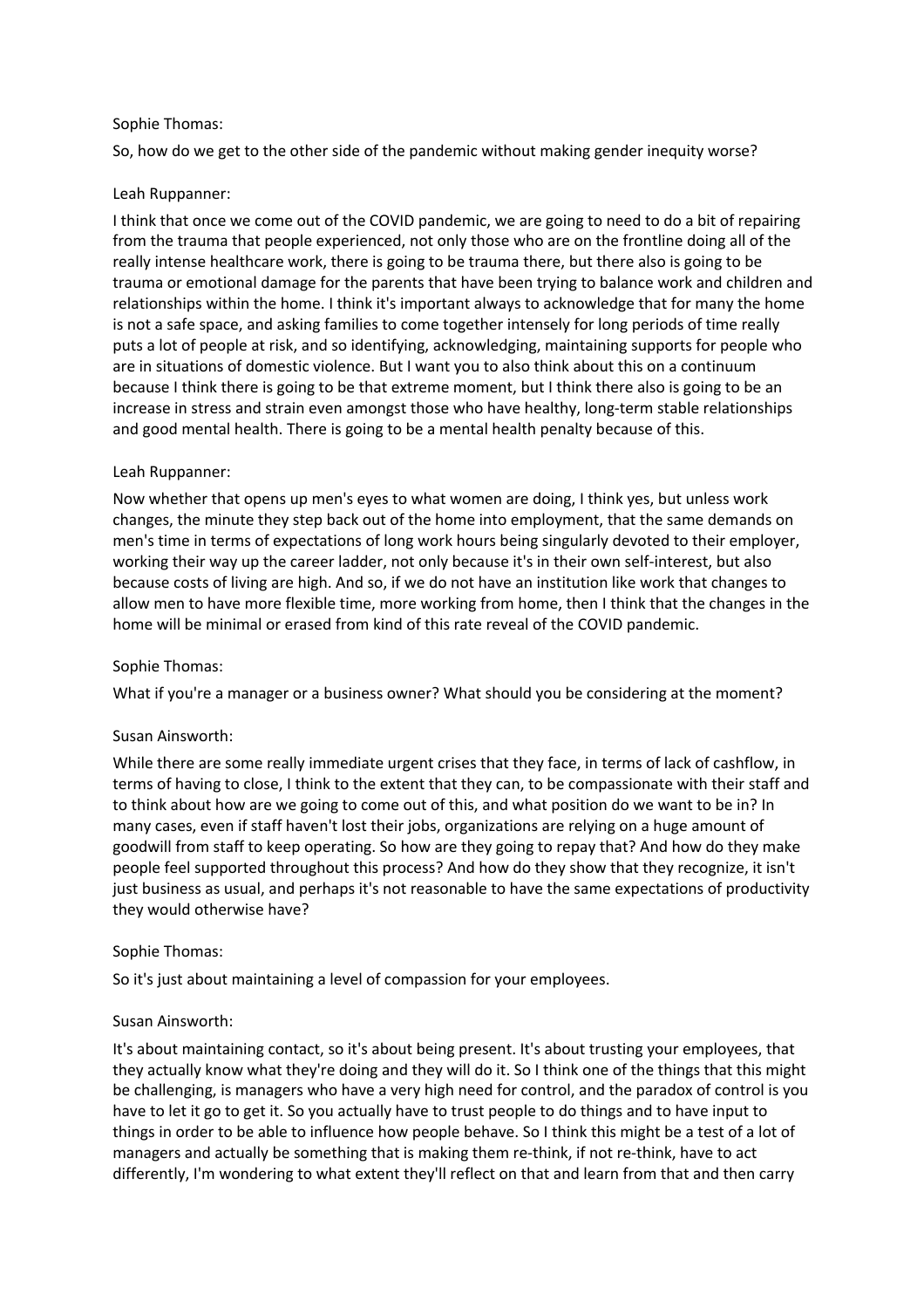that learning through to whenever organizations re-open or go back to what might be some kind of normal. I don't think there will be a return to normal ever, and in some ways I hope there isn't.

## Sophie Thomas:

What would you like to say to businesses at this time of crisis if their reflex is to cut diversity programs?

## Susan Ainsworth:

I'd say, "Think about why you did it in the first place and what has changed? Are the reasons for doing it any different? And where do you want to be coming out of this?" So there will be an end to the current crisis, so businesses need to be thinking beyond the short term and really not falling into that hyper-reactivity of calling back anything that's not nailed down. When there were really good reasons why they might have embarked on these programs, and those good reasons will still exist in 6 or 9 or 12 months time. And if they haven't maintained their commitment to that, if they try and do anything in the future, it will be even harder. So I think this is a real test of the extent of business' commitment to diversity. To what extent are they going to see it as expendable? I think it should be a part of core business. I think it should be embedded and institutionalized so that when things like this happen, it can't be cut because it just becomes a normal way of operating.

## Sophie Thomas:

Over the course of this crisis, the policy responses by governments have been hotly debated. Are there blind spots that need addressing as we recover from COVID-19?

### Leah Ruppanner:

How can we support people in their recovery that is not just economically focused? This would be alleviating some of the caps on the mental health assistance that come through Medicare. This is not the time to have people soldiering through or muddling through this alone, that we need to allow people to get access to psychological and counselling support. As governments start to invest economically in the reopening of the economy, it is important to think not only about the kind of male dominated jobs that we often think are the economic engines of the economy, manufacturing and construction, but to also think about female dominated jobs that have been made very clear through this pandemic are also essential for the economy, like nurses, childcare workers, school teachers. But universally when they come into a new economic market, we are not going to have the same market we had before.

# Leah Ruppanner:

It will exacerbate existing trends and changes that were already occurring, and we need to have ability for people to re-skill in ways that are going to be career lifting, that also has a childcare piece and a caregiving piece. Women are going to be integral to the future of the economy, but they can't get the skills they need if they don't have the time to step into these types of courses, classes or jobs. And that again, is about caregiving. So we need to really understand that underpinning the entire economy is this unpaid work done by women, and how do we actually allow that work to be identified as important and valuable in the ways it is, and support women with that work and men who are doing that work too, that allow our economy actually to function at its maximum capacity to reduce and mitigate the consequences of this pandemic?

### Sophie Thomas:

We can't predict what the exact fallout of the COVID-19 pandemic is going to be, how it will ultimately affect our work and home lives moving forward. As we've heard, this crisis could make